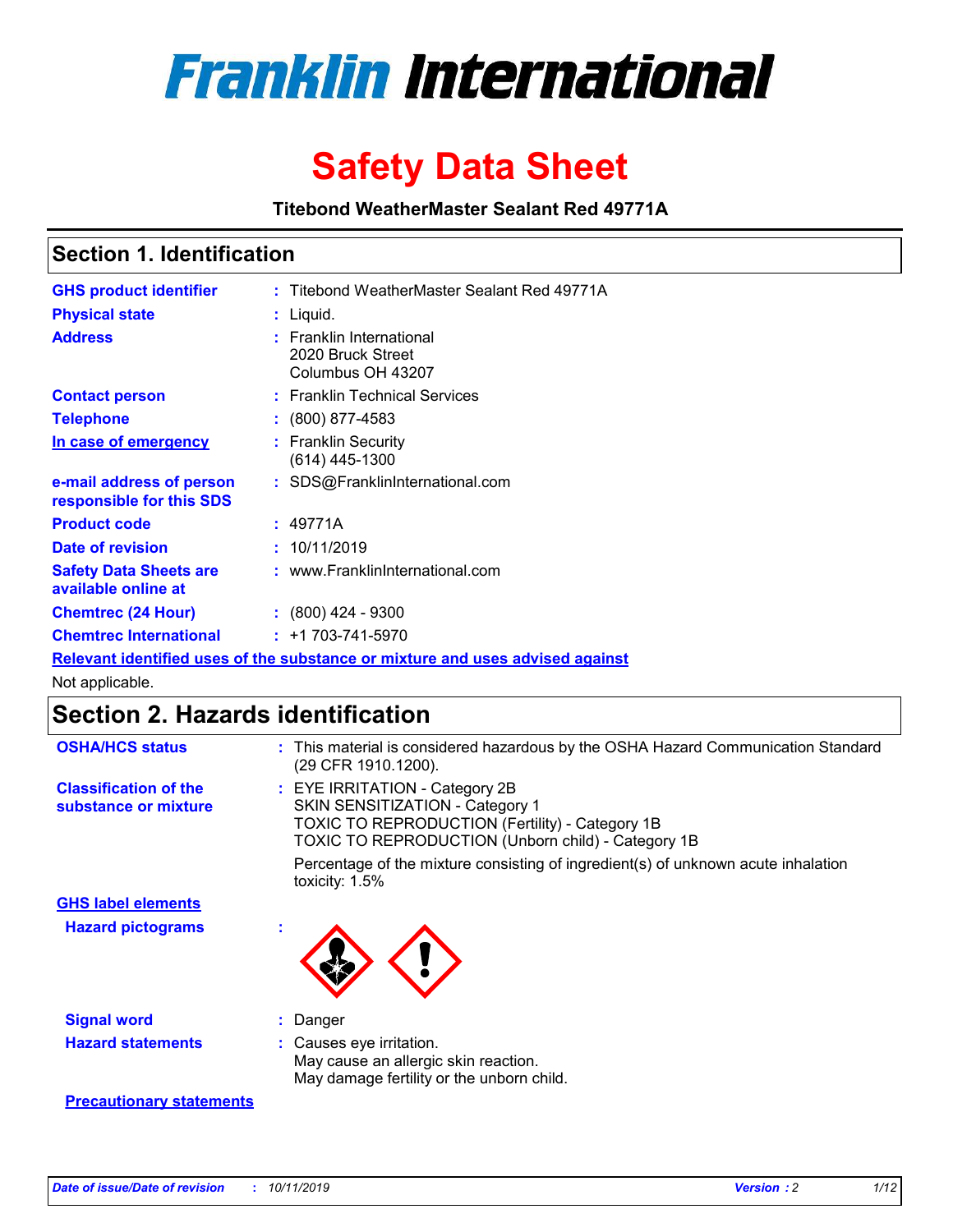### **Section 2. Hazards identification**

| <b>Prevention</b>                          | : Obtain special instructions before use. Do not handle until all safety precautions have<br>been read and understood. Wear protective gloves. Wear eye or face protection.<br>Wear protective clothing. Avoid breathing vapor. Wash hands thoroughly after handling.<br>Contaminated work clothing must not be allowed out of the workplace.                                                        |
|--------------------------------------------|------------------------------------------------------------------------------------------------------------------------------------------------------------------------------------------------------------------------------------------------------------------------------------------------------------------------------------------------------------------------------------------------------|
| <b>Response</b>                            | : IF exposed or concerned: Get medical attention. IF ON SKIN: Wash with plenty of<br>soap and water. Wash contaminated clothing before reuse. If skin irritation or rash<br>occurs: Get medical attention. IF IN EYES: Rinse cautiously with water for several<br>minutes. Remove contact lenses, if present and easy to do. Continue rinsing. If eye<br>irritation persists: Get medical attention. |
| <b>Storage</b>                             | : Store locked up.                                                                                                                                                                                                                                                                                                                                                                                   |
| <b>Disposal</b>                            | : Dispose of contents and container in accordance with all local, regional, national and<br>international regulations.                                                                                                                                                                                                                                                                               |
| <b>Hazards not otherwise</b><br>classified | : Product generates methanol during cure.                                                                                                                                                                                                                                                                                                                                                            |
|                                            |                                                                                                                                                                                                                                                                                                                                                                                                      |

### **Section 3. Composition/information on ingredients**

| <b>Substance/mixture</b><br>: Mixture                |                   |                     |
|------------------------------------------------------|-------------------|---------------------|
| Ingredient name                                      | $\frac{9}{6}$     | <b>CAS number</b>   |
| 3-aminopropyltriethoxysilane<br>Dibutyltin dilaurate | ∣≤3<br>$\leq 0.3$ | 919-30-2<br>77-58-7 |

Any concentration shown as a range is to protect confidentiality or is due to batch variation.

**There are no additional ingredients present which, within the current knowledge of the supplier and in the concentrations applicable, are classified as hazardous to health or the environment and hence require reporting in this section.**

**Occupational exposure limits, if available, are listed in Section 8.**

### **Section 4. First aid measures**

| <b>Description of necessary first aid measures</b> |                                                                                                                                                                                                                                                                                                                                                                                                                                                                                                                                                                                                                                                                                                                                                                           |  |  |  |
|----------------------------------------------------|---------------------------------------------------------------------------------------------------------------------------------------------------------------------------------------------------------------------------------------------------------------------------------------------------------------------------------------------------------------------------------------------------------------------------------------------------------------------------------------------------------------------------------------------------------------------------------------------------------------------------------------------------------------------------------------------------------------------------------------------------------------------------|--|--|--|
| <b>Eye contact</b>                                 | : Immediately flush eyes with plenty of water, occasionally lifting the upper and lower<br>eyelids. Check for and remove any contact lenses. Continue to rinse for at least 10<br>minutes. If irritation persists, get medical attention.                                                                                                                                                                                                                                                                                                                                                                                                                                                                                                                                 |  |  |  |
| <b>Inhalation</b>                                  | : Remove victim to fresh air and keep at rest in a position comfortable for breathing. If<br>not breathing, if breathing is irregular or if respiratory arrest occurs, provide artificial<br>respiration or oxygen by trained personnel. It may be dangerous to the person providing<br>aid to give mouth-to-mouth resuscitation. Get medical attention. If unconscious, place<br>in recovery position and get medical attention immediately. Maintain an open airway.<br>Loosen tight clothing such as a collar, tie, belt or waistband. In case of inhalation of<br>decomposition products in a fire, symptoms may be delayed. The exposed person may<br>need to be kept under medical surveillance for 48 hours.                                                       |  |  |  |
| <b>Skin contact</b>                                | : Wash with plenty of soap and water. Remove contaminated clothing and shoes. Wash<br>contaminated clothing thoroughly with water before removing it, or wear gloves.<br>Continue to rinse for at least 10 minutes. Get medical attention. In the event of any<br>complaints or symptoms, avoid further exposure. Wash clothing before reuse. Clean<br>shoes thoroughly before reuse.                                                                                                                                                                                                                                                                                                                                                                                     |  |  |  |
| <b>Ingestion</b>                                   | : Wash out mouth with water. Remove dentures if any. Remove victim to fresh air and<br>keep at rest in a position comfortable for breathing. If material has been swallowed and<br>the exposed person is conscious, give small quantities of water to drink. Stop if the<br>exposed person feels sick as vomiting may be dangerous. Do not induce vomiting<br>unless directed to do so by medical personnel. If vomiting occurs, the head should be<br>kept low so that vomit does not enter the lungs. Get medical attention. Never give<br>anything by mouth to an unconscious person. If unconscious, place in recovery position<br>and get medical attention immediately. Maintain an open airway. Loosen tight clothing<br>such as a collar, tie, belt or waistband. |  |  |  |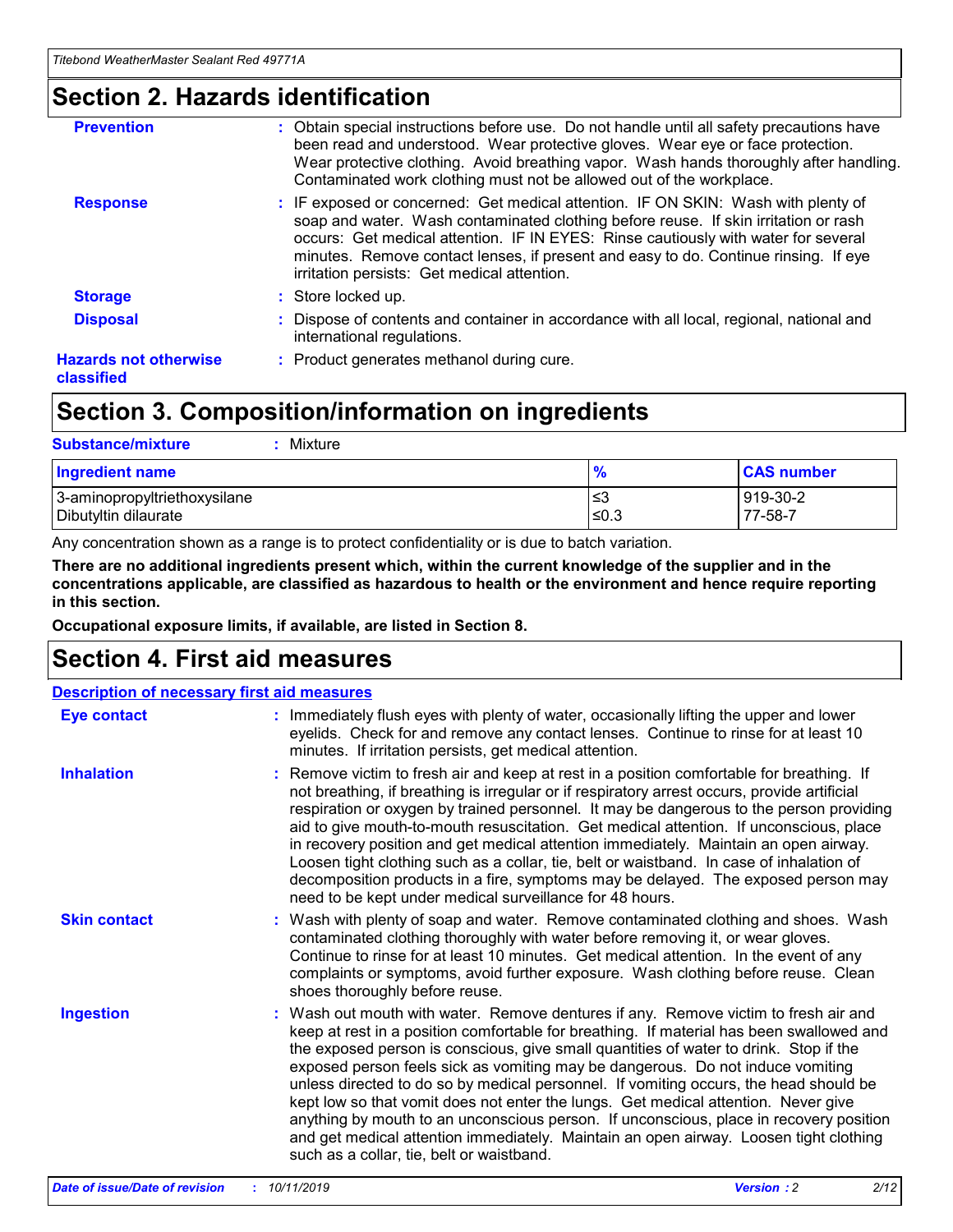## **Section 4. First aid measures**

| Most important symptoms/effects, acute and delayed |                                       |                                                                                                                                                                                                                                                                                                                                                                                                                 |  |  |  |
|----------------------------------------------------|---------------------------------------|-----------------------------------------------------------------------------------------------------------------------------------------------------------------------------------------------------------------------------------------------------------------------------------------------------------------------------------------------------------------------------------------------------------------|--|--|--|
|                                                    | <b>Potential acute health effects</b> |                                                                                                                                                                                                                                                                                                                                                                                                                 |  |  |  |
| <b>Eye contact</b>                                 |                                       | : May cause eye irritation.                                                                                                                                                                                                                                                                                                                                                                                     |  |  |  |
| <b>Inhalation</b>                                  |                                       | : No known significant effects or critical hazards.                                                                                                                                                                                                                                                                                                                                                             |  |  |  |
| <b>Skin contact</b>                                |                                       | : May cause skin irritation.                                                                                                                                                                                                                                                                                                                                                                                    |  |  |  |
| <b>Ingestion</b>                                   |                                       | : No known significant effects or critical hazards.                                                                                                                                                                                                                                                                                                                                                             |  |  |  |
| <b>Over-exposure signs/symptoms</b>                |                                       |                                                                                                                                                                                                                                                                                                                                                                                                                 |  |  |  |
| <b>Eye contact</b>                                 |                                       | : Adverse symptoms may include the following:<br>irritation<br>watering<br>redness                                                                                                                                                                                                                                                                                                                              |  |  |  |
| <b>Inhalation</b>                                  |                                       | : Adverse symptoms may include the following:<br>reduced fetal weight<br>increase in fetal deaths<br>skeletal malformations                                                                                                                                                                                                                                                                                     |  |  |  |
| <b>Skin contact</b>                                |                                       | : Adverse symptoms may include the following:<br>irritation<br>redness<br>reduced fetal weight<br>increase in fetal deaths<br>skeletal malformations                                                                                                                                                                                                                                                            |  |  |  |
| <b>Ingestion</b>                                   |                                       | : Adverse symptoms may include the following:<br>reduced fetal weight<br>increase in fetal deaths<br>skeletal malformations                                                                                                                                                                                                                                                                                     |  |  |  |
|                                                    |                                       | <b>Indication of immediate medical attention and special treatment needed, if necessary</b>                                                                                                                                                                                                                                                                                                                     |  |  |  |
| <b>Notes to physician</b>                          |                                       | : In case of inhalation of decomposition products in a fire, symptoms may be delayed.<br>The exposed person may need to be kept under medical surveillance for 48 hours.                                                                                                                                                                                                                                        |  |  |  |
| <b>Specific treatments</b>                         |                                       | : No specific treatment.                                                                                                                                                                                                                                                                                                                                                                                        |  |  |  |
| <b>Protection of first-aiders</b>                  |                                       | : No action shall be taken involving any personal risk or without suitable training. If it is<br>suspected that fumes are still present, the rescuer should wear an appropriate mask or<br>self-contained breathing apparatus. It may be dangerous to the person providing aid to<br>give mouth-to-mouth resuscitation. Wash contaminated clothing thoroughly with water<br>before removing it, or wear gloves. |  |  |  |

**See toxicological information (Section 11)**

### **Section 5. Fire-fighting measures**

| <b>Extinguishing media</b>                             |                                                                                                                                                                                                     |
|--------------------------------------------------------|-----------------------------------------------------------------------------------------------------------------------------------------------------------------------------------------------------|
| <b>Suitable extinguishing</b><br>media                 | : Use an extinguishing agent suitable for the surrounding fire.                                                                                                                                     |
| <b>Unsuitable extinguishing</b><br>media               | $:$ None known.                                                                                                                                                                                     |
| <b>Specific hazards arising</b><br>from the chemical   | : In a fire or if heated, a pressure increase will occur and the container may burst.                                                                                                               |
| <b>Hazardous thermal</b><br>decomposition products     | : Decomposition products may include the following materials:<br>carbon dioxide<br>carbon monoxide<br>nitrogen oxides<br>metal oxide/oxides                                                         |
| <b>Special protective actions</b><br>for fire-fighters | : Promptly isolate the scene by removing all persons from the vicinity of the incident if<br>there is a fire. No action shall be taken involving any personal risk or without suitable<br>training. |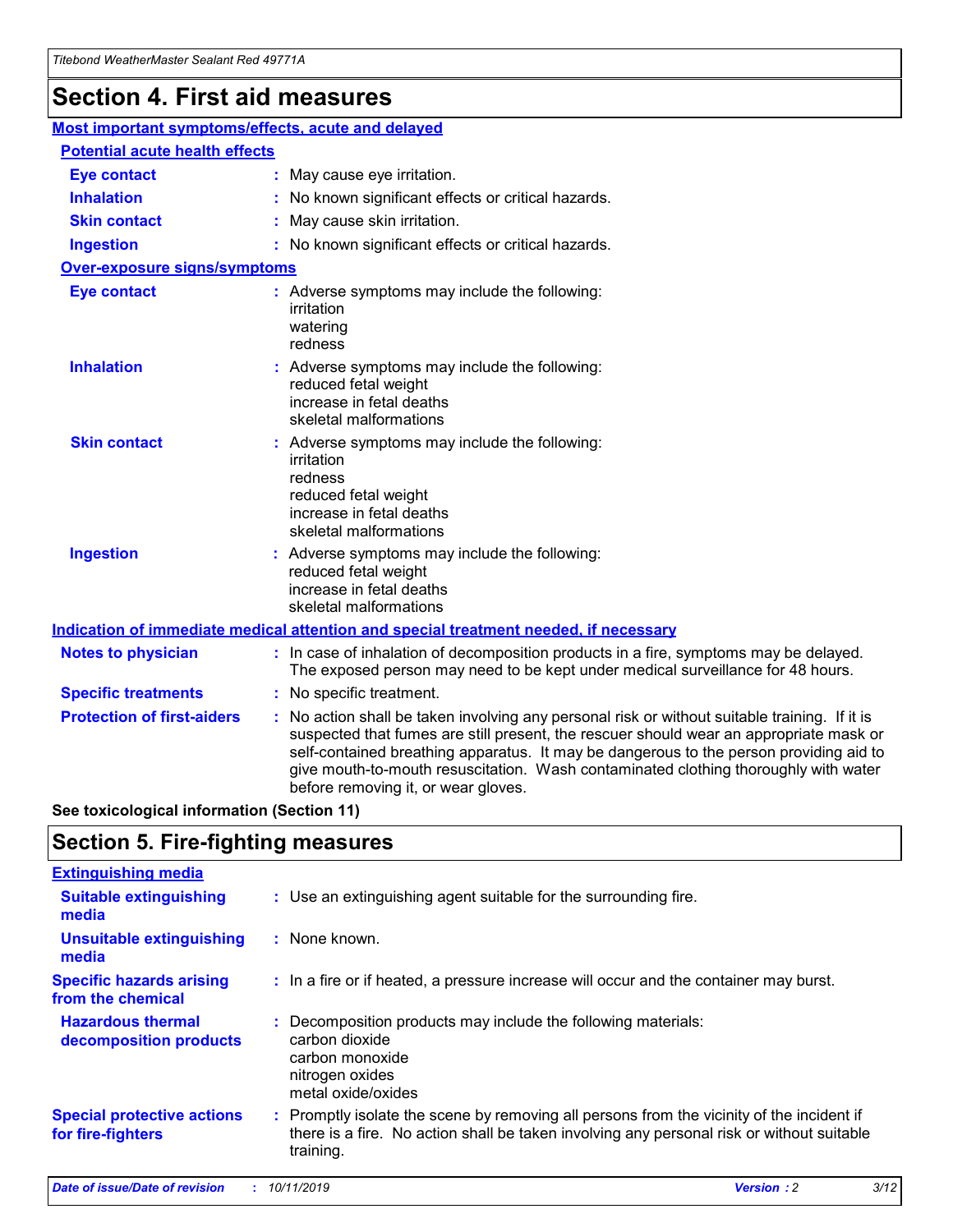### **Section 5. Fire-fighting measures**

**Special protective equipment for fire-fighters** Fire-fighters should wear appropriate protective equipment and self-contained breathing **:** apparatus (SCBA) with a full face-piece operated in positive pressure mode.

### **Section 6. Accidental release measures**

#### **Personal precautions, protective equipment and emergency procedures**

| For non-emergency<br>personnel                               | : No action shall be taken involving any personal risk or without suitable training.<br>Evacuate surrounding areas. Keep unnecessary and unprotected personnel from<br>entering. Do not touch or walk through spilled material. Avoid breathing vapor or mist.<br>Provide adequate ventilation. Wear appropriate respirator when ventilation is<br>inadequate. Put on appropriate personal protective equipment.                                                                                                                                                                                                                                                                                             |
|--------------------------------------------------------------|--------------------------------------------------------------------------------------------------------------------------------------------------------------------------------------------------------------------------------------------------------------------------------------------------------------------------------------------------------------------------------------------------------------------------------------------------------------------------------------------------------------------------------------------------------------------------------------------------------------------------------------------------------------------------------------------------------------|
|                                                              | For emergency responders : If specialized clothing is required to deal with the spillage, take note of any information in<br>Section 8 on suitable and unsuitable materials. See also the information in "For non-<br>emergency personnel".                                                                                                                                                                                                                                                                                                                                                                                                                                                                  |
| <b>Environmental precautions</b>                             | : Avoid dispersal of spilled material and runoff and contact with soil, waterways, drains<br>and sewers. Inform the relevant authorities if the product has caused environmental<br>pollution (sewers, waterways, soil or air).                                                                                                                                                                                                                                                                                                                                                                                                                                                                              |
| <b>Methods and materials for containment and cleaning up</b> |                                                                                                                                                                                                                                                                                                                                                                                                                                                                                                                                                                                                                                                                                                              |
| <b>Small spill</b>                                           | : Stop leak if without risk. Move containers from spill area. Dilute with water and mop up<br>if water-soluble. Alternatively, or if water-insoluble, absorb with an inert dry material and<br>place in an appropriate waste disposal container. Dispose of via a licensed waste<br>disposal contractor.                                                                                                                                                                                                                                                                                                                                                                                                     |
| <b>Large spill</b>                                           | : Stop leak if without risk. Move containers from spill area. Approach release from<br>upwind. Prevent entry into sewers, water courses, basements or confined areas. Wash<br>spillages into an effluent treatment plant or proceed as follows. Contain and collect<br>spillage with non-combustible, absorbent material e.g. sand, earth, vermiculite or<br>diatomaceous earth and place in container for disposal according to local regulations<br>(see Section 13). Dispose of via a licensed waste disposal contractor. Contaminated<br>absorbent material may pose the same hazard as the spilled product. Note: see<br>Section 1 for emergency contact information and Section 13 for waste disposal. |

### **Section 7. Handling and storage**

| <b>Precautions for safe handling</b>                                             |                                                                                                                                                                                                                                                                                                                                                                                                                                                                                                                                                                                                                                                                                                                                                                                                                                                  |
|----------------------------------------------------------------------------------|--------------------------------------------------------------------------------------------------------------------------------------------------------------------------------------------------------------------------------------------------------------------------------------------------------------------------------------------------------------------------------------------------------------------------------------------------------------------------------------------------------------------------------------------------------------------------------------------------------------------------------------------------------------------------------------------------------------------------------------------------------------------------------------------------------------------------------------------------|
| <b>Protective measures</b>                                                       | : Put on appropriate personal protective equipment (see Section 8). Persons with a<br>history of skin sensitization problems should not be employed in any process in which<br>this product is used. Avoid exposure - obtain special instructions before use. Avoid<br>exposure during pregnancy. Do not handle until all safety precautions have been read<br>and understood. Do not get in eyes or on skin or clothing. Do not ingest. Avoid<br>breathing vapor or mist. If during normal use the material presents a respiratory hazard,<br>use only with adequate ventilation or wear appropriate respirator. Keep in the original<br>container or an approved alternative made from a compatible material, kept tightly<br>closed when not in use. Empty containers retain product residue and can be hazardous.<br>Do not reuse container. |
| <b>Advice on general</b><br>occupational hygiene                                 | : Eating, drinking and smoking should be prohibited in areas where this material is<br>handled, stored and processed. Workers should wash hands and face before eating,<br>drinking and smoking. Remove contaminated clothing and protective equipment before<br>entering eating areas. See also Section 8 for additional information on hygiene<br>measures.                                                                                                                                                                                                                                                                                                                                                                                                                                                                                    |
| <b>Conditions for safe storage,</b><br>including any<br><b>incompatibilities</b> | : Store between the following temperatures: 0 to 120 $\degree$ C (32 to 248 $\degree$ F). Store in<br>accordance with local regulations. Store in original container protected from direct<br>sunlight in a dry, cool and well-ventilated area, away from incompatible materials (see<br>Section 10) and food and drink. Store locked up. Keep container tightly closed and<br>sealed until ready for use. Containers that have been opened must be carefully<br>resealed and kept upright to prevent leakage. Do not store in unlabeled containers.<br>Use appropriate containment to avoid environmental contamination. See Section 10 for<br>incompatible materials before handling or use.                                                                                                                                                   |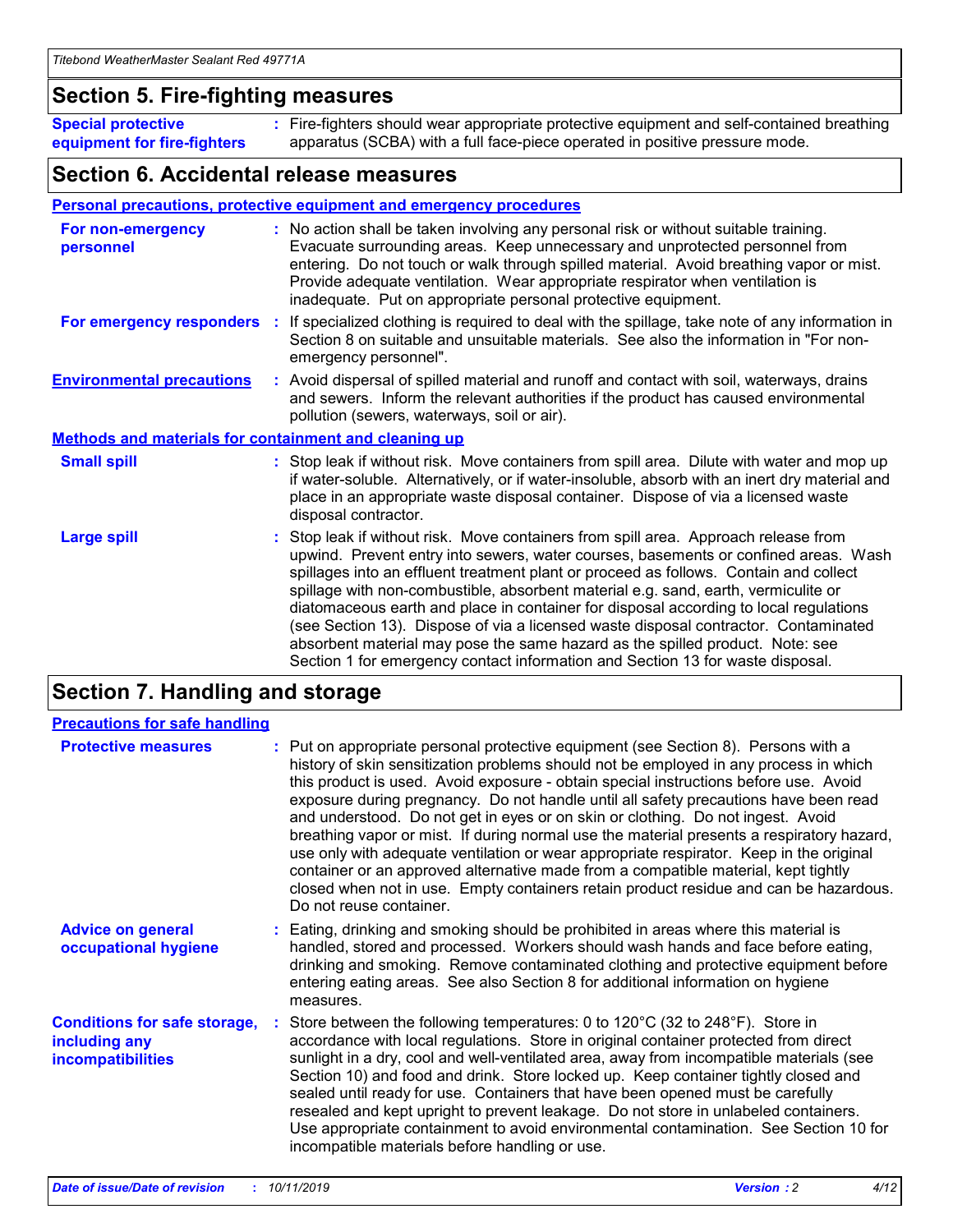## **Section 8. Exposure controls/personal protection**

#### **Control parameters**

#### **Occupational exposure limits**

| <b>Ingredient name</b>                               |    |                                          | <b>Exposure limits</b>                                                                                                                                                                                                                                                                                                                                                                                                                                                                                                                                                                                                 |
|------------------------------------------------------|----|------------------------------------------|------------------------------------------------------------------------------------------------------------------------------------------------------------------------------------------------------------------------------------------------------------------------------------------------------------------------------------------------------------------------------------------------------------------------------------------------------------------------------------------------------------------------------------------------------------------------------------------------------------------------|
| 3-aminopropyltriethoxysilane<br>Dibutyltin dilaurate |    |                                          | None.<br>ACGIH TLV (United States, 3/2019). Absorbed through skin.<br>Notes: as Sn<br>TWA: 0.1 mg/m <sup>3</sup> , (as Sn) 8 hours.<br>STEL: 0.2 mg/m <sup>3</sup> , (as Sn) 15 minutes.<br>NIOSH REL (United States, 10/2016). Absorbed through skin.<br>Notes: as Sn<br>TWA: 0.1 mg/m <sup>3</sup> , (as Sn) 10 hours.<br>OSHA PEL (United States, 5/2018). Notes: as Sn<br>TWA: $0.1 \text{ mg/m}^3$ , (as Sn) 8 hours.<br>OSHA PEL 1989 (United States, 3/1989). Absorbed through skin.<br>Notes: measured as Sn<br>TWA: 0.1 mg/m <sup>3</sup> , (measured as Sn) 8 hours. Form: Organic                           |
| <b>Appropriate engineering</b><br>controls           |    |                                          | : If user operations generate dust, fumes, gas, vapor or mist, use process enclosures,<br>local exhaust ventilation or other engineering controls to keep worker exposure to<br>airborne contaminants below any recommended or statutory limits.                                                                                                                                                                                                                                                                                                                                                                       |
| <b>Environmental exposure</b><br><b>controls</b>     |    |                                          | Emissions from ventilation or work process equipment should be checked to ensure<br>they comply with the requirements of environmental protection legislation. In some<br>cases, fume scrubbers, filters or engineering modifications to the process equipment<br>will be necessary to reduce emissions to acceptable levels.                                                                                                                                                                                                                                                                                          |
| <b>Individual protection measures</b>                |    |                                          |                                                                                                                                                                                                                                                                                                                                                                                                                                                                                                                                                                                                                        |
| <b>Hygiene measures</b>                              |    |                                          | : Wash hands, forearms and face thoroughly after handling chemical products, before<br>eating, smoking and using the lavatory and at the end of the working period.<br>Appropriate techniques should be used to remove potentially contaminated clothing.<br>Contaminated work clothing should not be allowed out of the workplace. Wash<br>contaminated clothing before reusing. Ensure that eyewash stations and safety<br>showers are close to the workstation location.                                                                                                                                            |
| <b>Eye/face protection</b>                           |    |                                          | : Safety eyewear complying with an approved standard should be used when a risk<br>assessment indicates this is necessary to avoid exposure to liquid splashes, mists,<br>gases or dusts. If contact is possible, the following protection should be worn, unless<br>the assessment indicates a higher degree of protection: chemical splash goggles.                                                                                                                                                                                                                                                                  |
| <b>Skin protection</b>                               |    |                                          |                                                                                                                                                                                                                                                                                                                                                                                                                                                                                                                                                                                                                        |
| <b>Hand protection</b>                               |    |                                          | : Chemical-resistant, impervious gloves complying with an approved standard should be<br>worn at all times when handling chemical products if a risk assessment indicates this is<br>necessary. Considering the parameters specified by the glove manufacturer, check<br>during use that the gloves are still retaining their protective properties. It should be<br>noted that the time to breakthrough for any glove material may be different for different<br>glove manufacturers. In the case of mixtures, consisting of several substances, the<br>protection time of the gloves cannot be accurately estimated. |
| <b>Body protection</b>                               |    | handling this product.                   | Personal protective equipment for the body should be selected based on the task being<br>performed and the risks involved and should be approved by a specialist before                                                                                                                                                                                                                                                                                                                                                                                                                                                |
| <b>Other skin protection</b>                         |    | specialist before handling this product. | : Appropriate footwear and any additional skin protection measures should be selected<br>based on the task being performed and the risks involved and should be approved by a                                                                                                                                                                                                                                                                                                                                                                                                                                          |
| <b>Respiratory protection</b>                        | ÷. | aspects of use.                          | Based on the hazard and potential for exposure, select a respirator that meets the<br>appropriate standard or certification. Respirators must be used according to a<br>respiratory protection program to ensure proper fitting, training, and other important                                                                                                                                                                                                                                                                                                                                                         |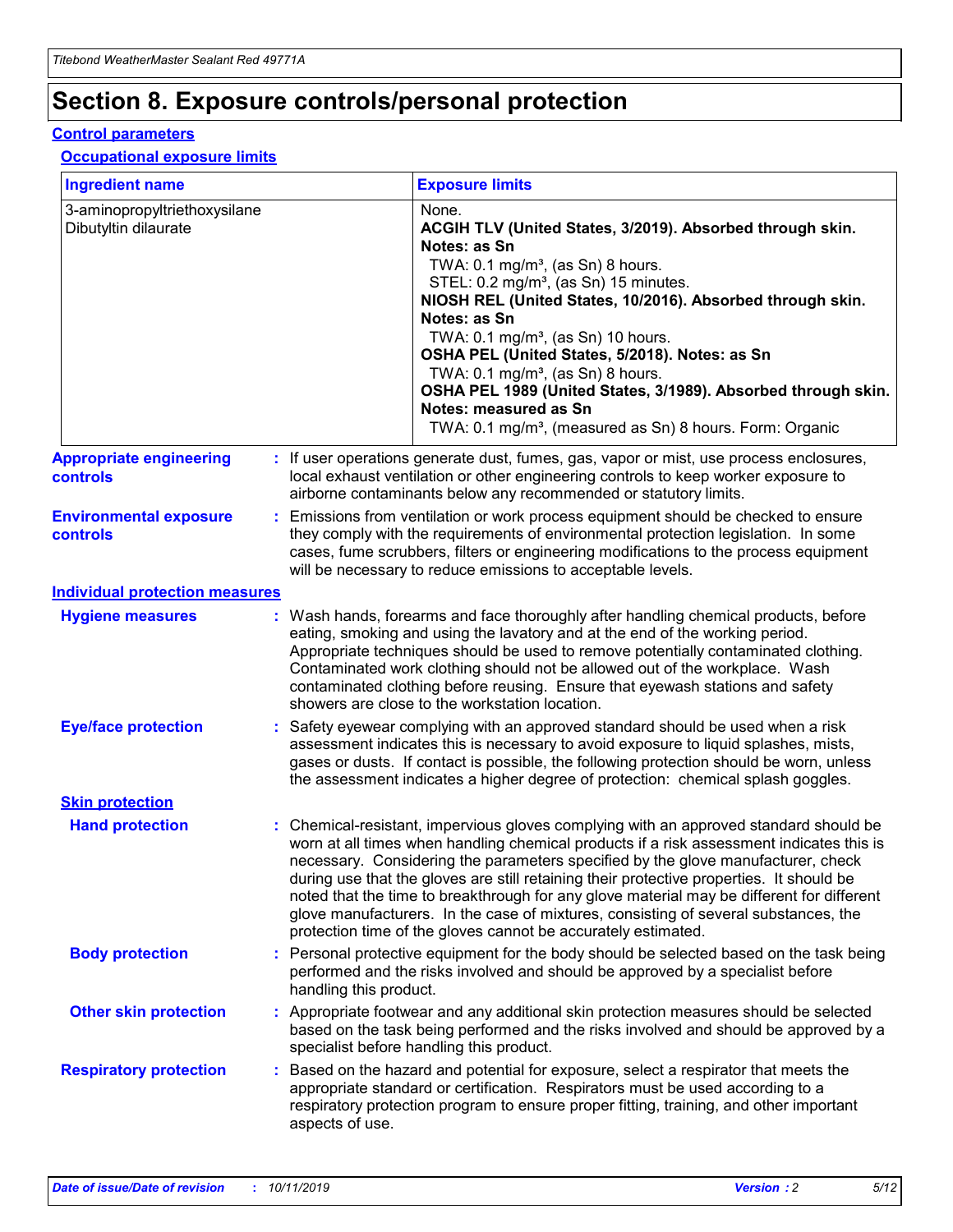### **Section 9. Physical and chemical properties**

#### **Appearance**

| <b>Physical state</b>                             | : Liquid. [Paste.]                                                |
|---------------------------------------------------|-------------------------------------------------------------------|
| Color                                             | $:$ Red.                                                          |
| Odor                                              | : None [Slight]                                                   |
| <b>Odor threshold</b>                             | : Not available.                                                  |
| pH                                                | : Not applicable.                                                 |
| <b>Melting point</b>                              | : Not available.                                                  |
| <b>Boiling point</b>                              | : $>100^{\circ}$ C ( $>212^{\circ}$ F)                            |
| <b>Flash point</b>                                | : Closed cup: $>200^{\circ}$ C ( $>392^{\circ}$ F) [Setaflash.]   |
| <b>Evaporation rate</b>                           | $:$ <1 (butyl acetate = 1)                                        |
| <b>Flammability (solid, gas)</b>                  | : Not available.                                                  |
| Lower and upper explosive<br>(flammable) limits   | : Not available.                                                  |
| <b>VOC (less water, less</b><br>exempt solvents)  | $: 0$ g/l                                                         |
| <b>Volatility</b>                                 | $: 0\%$ (w/w)                                                     |
| <b>Vapor density</b>                              | : Not available.                                                  |
| <b>Relative density</b>                           | : 1.4329                                                          |
| <b>Solubility</b>                                 | : Insoluble in the following materials: cold water and hot water. |
| <b>Solubility in water</b>                        | : Not available.                                                  |
| <b>Partition coefficient: n-</b><br>octanol/water | : Not available.                                                  |
| <b>Auto-ignition temperature</b>                  | $:$ Not available.                                                |
| <b>Decomposition temperature</b>                  | : Not available.                                                  |
| <b>Viscosity</b>                                  | : Not available.                                                  |

### **Section 10. Stability and reactivity**

| <b>Reactivity</b>                            |    | : No specific test data related to reactivity available for this product or its ingredients.            |
|----------------------------------------------|----|---------------------------------------------------------------------------------------------------------|
| <b>Chemical stability</b>                    |    | : The product is stable.                                                                                |
| <b>Possibility of hazardous</b><br>reactions |    | : Under normal conditions of storage and use, hazardous reactions will not occur.                       |
| <b>Conditions to avoid</b>                   |    | : No specific data.                                                                                     |
| <b>Incompatible materials</b>                | ٠. | No specific data.                                                                                       |
| <b>Hazardous decomposition</b><br>products   | ÷. | Under normal conditions of storage and use, hazardous decomposition products should<br>not be produced. |

### **Section 11. Toxicological information**

### **Information on toxicological effects**

#### **Acute toxicity**

| <b>Product/ingredient name</b> | <b>Result</b>           | <b>Species</b> | <b>Dose</b>                | <b>Exposure</b> |
|--------------------------------|-------------------------|----------------|----------------------------|-----------------|
| 3-aminopropyltriethoxysilane   | <b>ILD50 Dermal</b>     | Rabbit         | 4.29 g/kg                  |                 |
| Dibutyltin dilaurate           | ILD50 Oral<br>LD50 Oral | Rat<br>Rat     | $1.57$ g/kg<br>175 $mg/kg$ |                 |
|                                |                         |                |                            |                 |

**Irritation/Corrosion**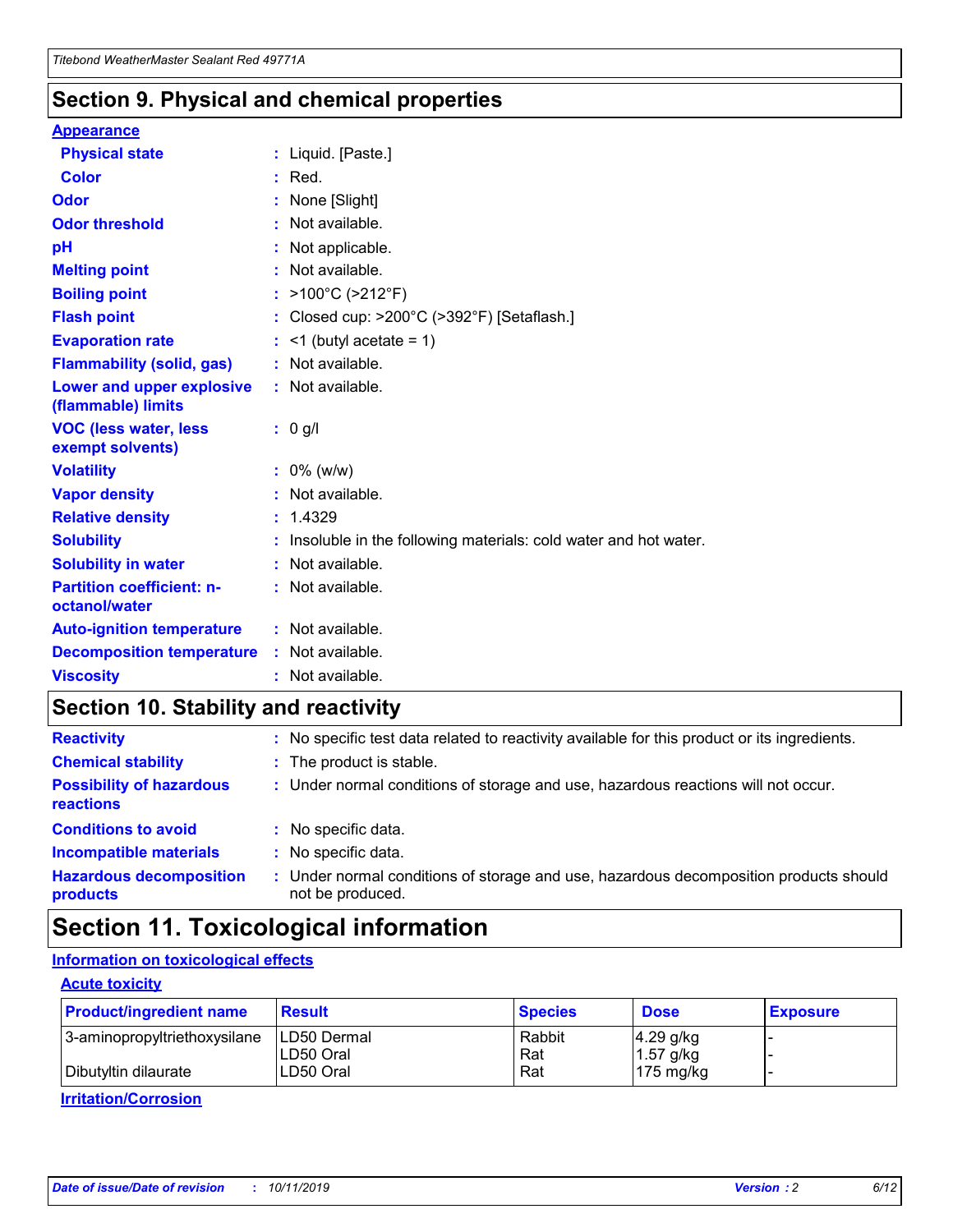## **Section 11. Toxicological information**

| <b>Product/ingredient name</b> | <b>Result</b>            | <b>Species</b> | <b>Score</b> | <b>Exposure</b>           | <b>Observation</b> |
|--------------------------------|--------------------------|----------------|--------------|---------------------------|--------------------|
| 3-aminopropyltriethoxysilane   | Eyes - Mild irritant     | Rabbit         |              | $100$ mg                  |                    |
|                                | Eyes - Severe irritant   | Rabbit         |              | 24 hours 750              |                    |
|                                |                          |                |              | ug                        |                    |
|                                | Skin - Severe irritant   | Rabbit         |              | 24 hours 5                | -                  |
| Dibutyltin dilaurate           | Eyes - Moderate irritant | Rabbit         |              | mq<br><b>24 hours 100</b> |                    |
|                                |                          |                |              | mg                        |                    |
|                                | Skin - Severe irritant   | Rabbit         |              | 500 mg                    |                    |

### **Sensitization**

Not available.

#### **Mutagenicity**

Not available.

#### **Carcinogenicity**

Not available.

#### **Reproductive toxicity**

Not available.

#### **Teratogenicity**

Not available.

#### **Specific target organ toxicity (single exposure)**

Not available.

#### **Specific target organ toxicity (repeated exposure)**

| <b>Name</b>                                                                  |                                                                                                                             | <b>Category</b> | <b>Route of</b><br>exposure  | <b>Target organs</b> |
|------------------------------------------------------------------------------|-----------------------------------------------------------------------------------------------------------------------------|-----------------|------------------------------|----------------------|
| Dibutyltin dilaurate                                                         |                                                                                                                             | Category 1      | $\qquad \qquad \blacksquare$ | respiratory system   |
| <b>Aspiration hazard</b><br>Not available.                                   |                                                                                                                             |                 |                              |                      |
| <b>Information on the likely</b><br>routes of exposure                       | : Not available.                                                                                                            |                 |                              |                      |
| <b>Potential acute health effects</b>                                        |                                                                                                                             |                 |                              |                      |
| <b>Eye contact</b>                                                           | : May cause eye irritation.                                                                                                 |                 |                              |                      |
| <b>Inhalation</b>                                                            | : No known significant effects or critical hazards.                                                                         |                 |                              |                      |
| <b>Skin contact</b>                                                          | : May cause skin irritation.                                                                                                |                 |                              |                      |
| <b>Ingestion</b>                                                             | : No known significant effects or critical hazards.                                                                         |                 |                              |                      |
| Symptoms related to the physical, chemical and toxicological characteristics |                                                                                                                             |                 |                              |                      |
| <b>Eye contact</b>                                                           | : Adverse symptoms may include the following:<br>irritation<br>watering<br>redness                                          |                 |                              |                      |
| <b>Inhalation</b>                                                            | : Adverse symptoms may include the following:<br>reduced fetal weight<br>increase in fetal deaths<br>skeletal malformations |                 |                              |                      |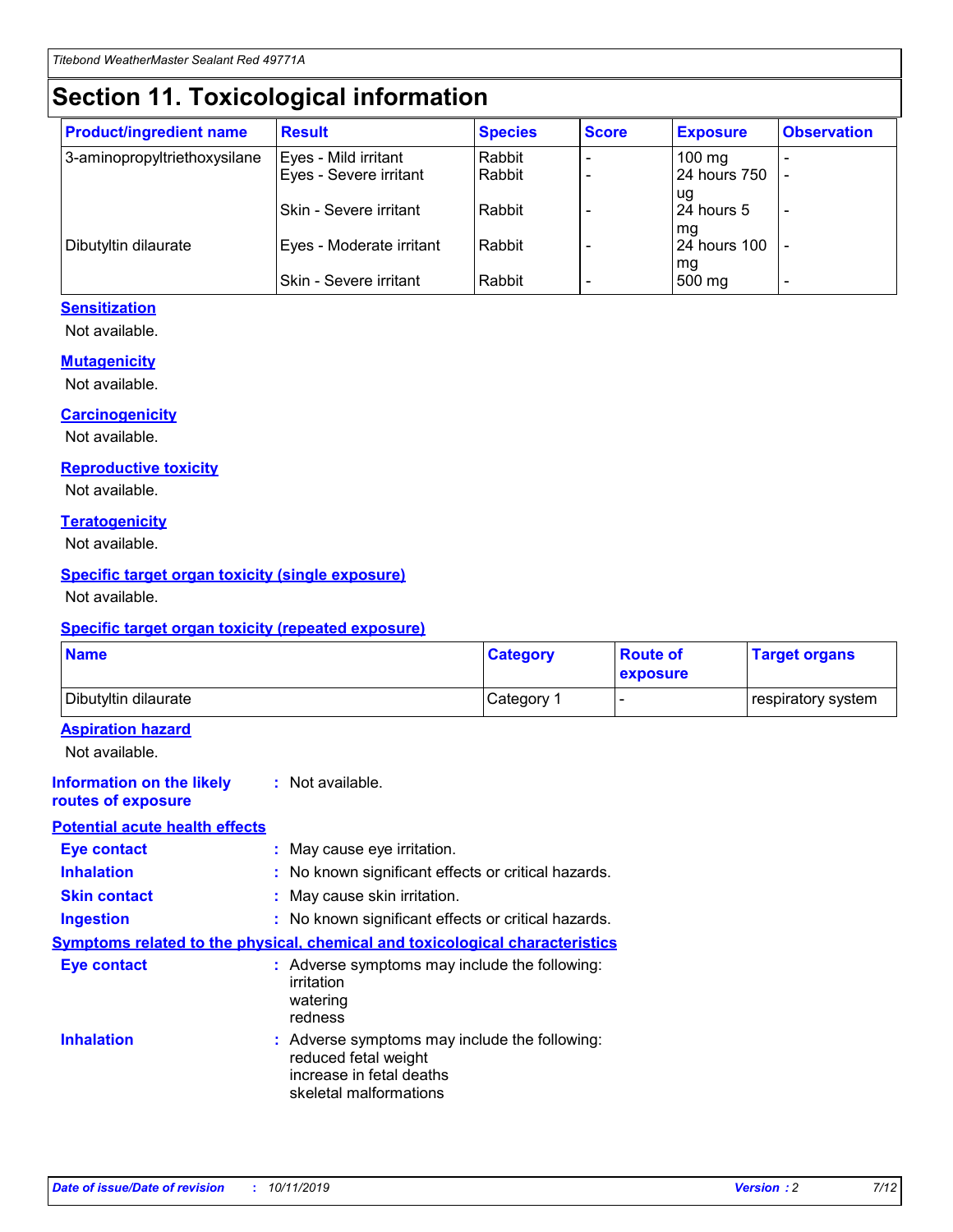## **Section 11. Toxicological information**

| <b>Skin contact</b>                     | : Adverse symptoms may include the following:<br>irritation<br>redness<br>reduced fetal weight<br>increase in fetal deaths<br>skeletal malformations |
|-----------------------------------------|------------------------------------------------------------------------------------------------------------------------------------------------------|
| <b>Ingestion</b>                        | : Adverse symptoms may include the following:<br>reduced fetal weight<br>increase in fetal deaths<br>skeletal malformations                          |
|                                         | Delayed and immediate effects and also chronic effects from short and long term exposure                                                             |
| <b>Short term exposure</b>              |                                                                                                                                                      |
| <b>Potential immediate</b><br>effects   | : Not available.                                                                                                                                     |
| <b>Potential delayed effects</b>        | : Not available.                                                                                                                                     |
| <b>Long term exposure</b>               |                                                                                                                                                      |
| <b>Potential immediate</b><br>effects   | : Not available.                                                                                                                                     |
| <b>Potential delayed effects</b>        | : Not available.                                                                                                                                     |
| <b>Potential chronic health effects</b> |                                                                                                                                                      |
| Not available.                          |                                                                                                                                                      |
| <b>General</b>                          | : Once sensitized, a severe allergic reaction may occur when subsequently exposed to<br>very low levels.                                             |
| <b>Carcinogenicity</b>                  | : No known significant effects or critical hazards.                                                                                                  |
| <b>Mutagenicity</b>                     | No known significant effects or critical hazards.                                                                                                    |
| <b>Teratogenicity</b>                   | May damage the unborn child.                                                                                                                         |
| <b>Developmental effects</b>            | No known significant effects or critical hazards.                                                                                                    |
| <b>Fertility effects</b>                | : May damage fertility.                                                                                                                              |
| <b>Numerical measures of toxicity</b>   |                                                                                                                                                      |
| <b>Acute toxicity estimates</b>         |                                                                                                                                                      |
|                                         |                                                                                                                                                      |

Not available.

## **Section 12. Ecological information**

#### **Toxicity**

| <b>Product/ingredient name</b> | <b>Result</b>                     | <b>Species</b>                       | <b>Exposure</b> |
|--------------------------------|-----------------------------------|--------------------------------------|-----------------|
| Dibutyltin dilaurate           | Chronic EC10 > 2 mg/l Fresh water | Algae - Scenedesmus<br>I subspicatus | l 96 hours i    |

### **Persistence and degradability**

| <b>Product/ingredient name</b> | <b>Test</b>                                                                    | <b>Result</b>  |  | <b>Dose</b>       | <b>Inoculum</b>         |
|--------------------------------|--------------------------------------------------------------------------------|----------------|--|-------------------|-------------------------|
| Dibutyltin dilaurate           | OECD 301F<br>Ready<br>Biodegradability -<br>Manometric<br>Respirometry<br>Test | 23 % - 28 days |  |                   |                         |
| <b>Product/ingredient name</b> | <b>Aquatic half-life</b>                                                       |                |  | <b>Photolysis</b> | <b>Biodegradability</b> |
| Dibutyltin dilaurate           |                                                                                |                |  |                   | Inherent                |

### **Bioaccumulative potential**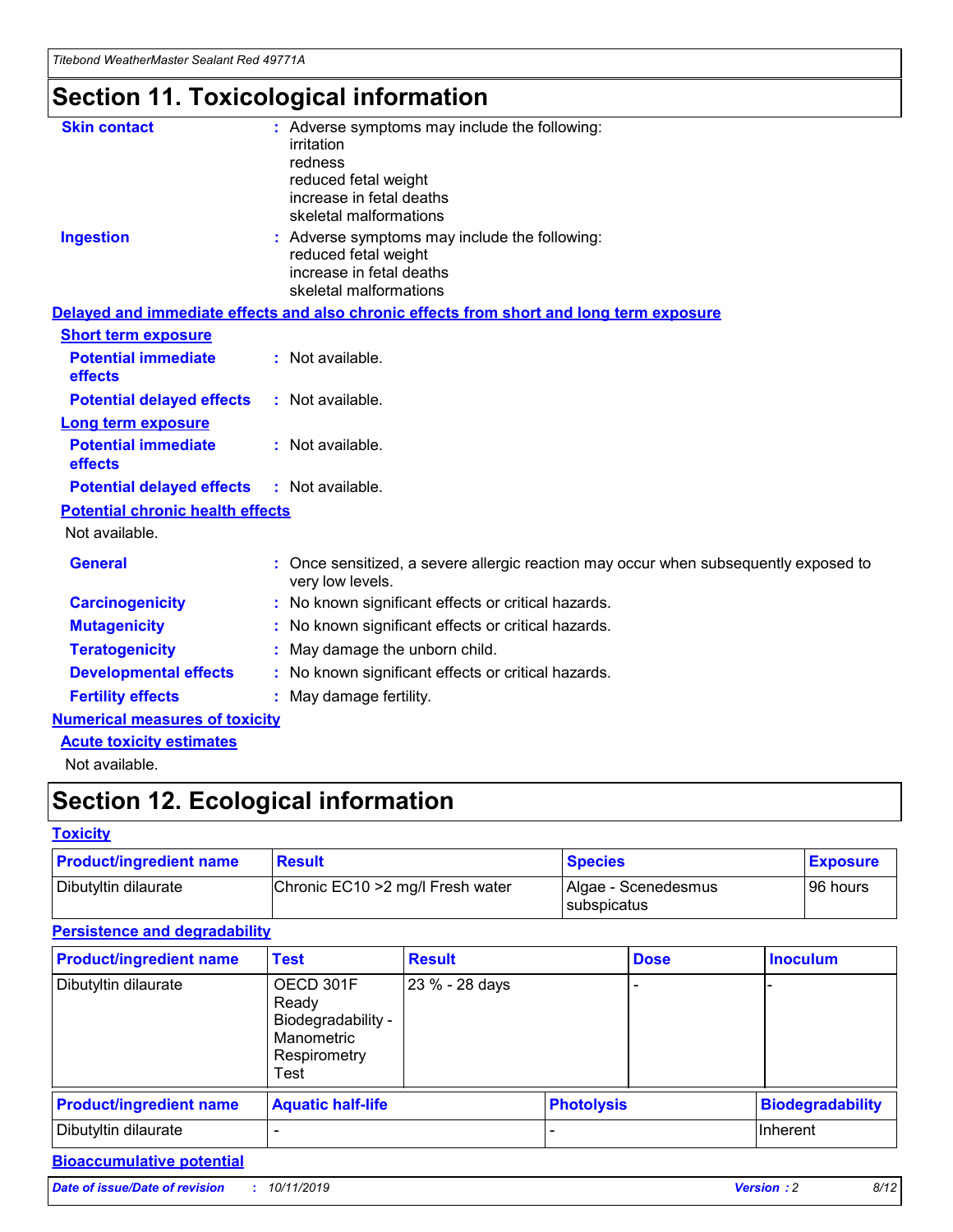## **Section 12. Ecological information**

| <b>Product/ingredient name</b> | $LoaPow$ | <b>BCF</b> | <b>Potential</b> |
|--------------------------------|----------|------------|------------------|
| 3-aminopropyltriethoxysilane   | 1.7      | 3.4        | low              |
| Dibutyltin dilaurate           | 4.44     | 2.91       | low              |

#### **Mobility in soil**

| <b>Soil/water partition</b><br>coefficient (K <sub>oc</sub> ) | : Not available.                                    |
|---------------------------------------------------------------|-----------------------------------------------------|
| <b>Other adverse effects</b>                                  | : No known significant effects or critical hazards. |

### **Section 13. Disposal considerations**

**Disposal methods :**

The generation of waste should be avoided or minimized wherever possible. Disposal of this product, solutions and any by-products should at all times comply with the requirements of environmental protection and waste disposal legislation and any regional local authority requirements. Dispose of surplus and non-recyclable products via a licensed waste disposal contractor. Waste should not be disposed of untreated to the sewer unless fully compliant with the requirements of all authorities with jurisdiction. Waste packaging should be recycled. Incineration or landfill should only be considered when recycling is not feasible. This material and its container must be disposed of in a safe way. Care should be taken when handling emptied containers that have not been cleaned or rinsed out. Empty containers or liners may retain some product residues. Avoid dispersal of spilled material and runoff and contact with soil, waterways, drains and sewers.

## **Section 14. Transport information**

|                                      | <b>DOT</b><br><b>Classification</b> | <b>TDG</b><br><b>Classification</b> | <b>Mexico</b><br><b>Classification</b> | <b>ADR/RID</b>           | <b>IMDG</b>              | <b>IATA</b>              |
|--------------------------------------|-------------------------------------|-------------------------------------|----------------------------------------|--------------------------|--------------------------|--------------------------|
| <b>UN number</b>                     | Not regulated.                      | Not regulated.                      | Not regulated.                         | Not regulated.           | Not regulated.           | Not regulated.           |
| <b>UN proper</b><br>shipping name    | $\qquad \qquad \blacksquare$        |                                     |                                        |                          |                          |                          |
| <b>Transport</b><br>hazard class(es) | $\blacksquare$                      | $\blacksquare$                      | $\blacksquare$                         | $\overline{\phantom{a}}$ | $\blacksquare$           | $\blacksquare$           |
| <b>Packing group</b>                 | $\overline{\phantom{a}}$            | $\overline{\phantom{0}}$            | $\qquad \qquad \blacksquare$           | -                        | $\overline{\phantom{0}}$ | $\overline{\phantom{a}}$ |
| <b>Environmental</b><br>hazards      | No.                                 | No.                                 | No.                                    | No.                      | No.                      | No.                      |

## **Section 15. Regulatory information**

#### **U.S. Federal regulations**

#### **SARA 302/304**

#### **Composition/information on ingredients**

No products were found.

**SARA 304 RQ :** Not applicable.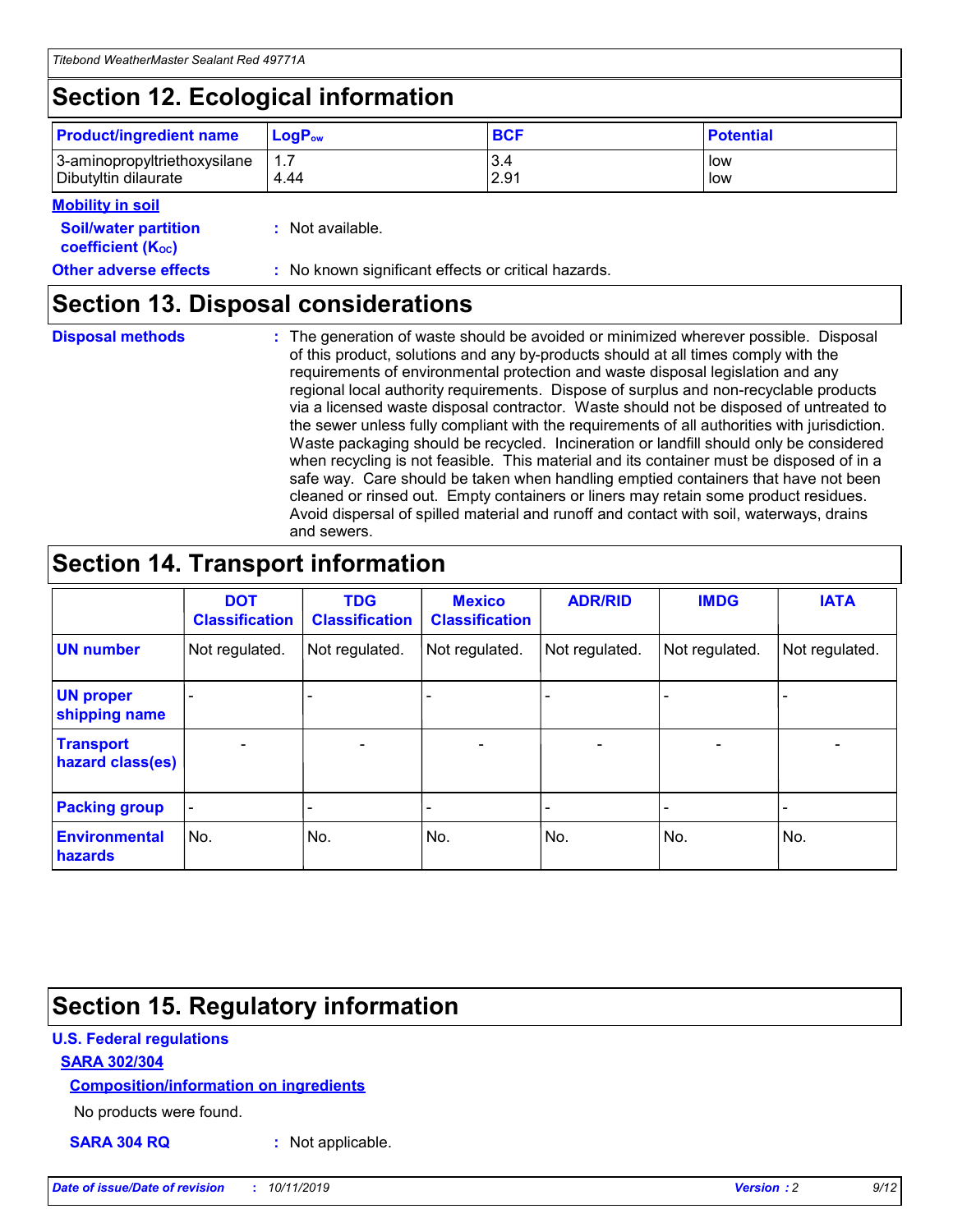## **Section 15. Regulatory information**

#### **SARA 311/312**

**Classification :** EYE IRRITATION - Category 2B SKIN SENSITIZATION - Category 1 TOXIC TO REPRODUCTION (Fertility) - Category 1B TOXIC TO REPRODUCTION (Unborn child) - Category 1B

#### **Composition/information on ingredients**

| <b>Name</b>                  | $\frac{9}{6}$ | <b>Classification</b>                                                                                            |
|------------------------------|---------------|------------------------------------------------------------------------------------------------------------------|
| 3-aminopropyltriethoxysilane | $\leq$ 3      | <b>FLAMMABLE LIQUIDS - Category 4</b><br><b>ACUTE TOXICITY (oral) - Category 4</b>                               |
|                              |               | SKIN IRRITATION - Category 2<br>EYE IRRITATION - Category 2A                                                     |
| Dibutyltin dilaurate         | ≤0.3          | ACUTE TOXICITY (oral) - Category 3<br>SKIN CORROSION - Category 1C                                               |
|                              |               | SERIOUS EYE DAMAGE - Category 1<br>SKIN SENSITIZATION - Category 1<br><b>GERM CELL MUTAGENICITY - Category 2</b> |
|                              |               | TOXIC TO REPRODUCTION (Fertility) - Category 1B<br>TOXIC TO REPRODUCTION (Unborn child) - Category 1B            |
|                              |               | SPECIFIC TARGET ORGAN TOXICITY (REPEATED<br>EXPOSURE) (respiratory system) - Category 1                          |

#### **State regulations**

| <b>Massachusetts</b> | : None of the components are listed. |
|----------------------|--------------------------------------|
| <b>New York</b>      | : None of the components are listed. |
| <b>New Jersey</b>    | : None of the components are listed. |
| <b>Pennsylvania</b>  | : None of the components are listed. |

#### **California Prop. 65**

**A** WARNING: This product can expose you to methanol, which is known to the State of California to cause birth defects or other reproductive harm. For more information go to www.P65Warnings.ca.gov.

| <b>Ingredient name</b> | No significant risk Maximum<br>level | acceptable dosage<br>level |
|------------------------|--------------------------------------|----------------------------|
| methanol               |                                      | Yes.                       |

#### **International regulations**

**Chemical Weapon Convention List Schedules I, II & III Chemicals** Not listed.

#### **Montreal Protocol**

Not listed.

**Stockholm Convention on Persistent Organic Pollutants**

Not listed.

### **UNECE Aarhus Protocol on POPs and Heavy Metals**

Not listed.

#### **Inventory list**

### **China :** All components are listed or exempted.

**United States TSCA 8(b) inventory :** All components are active or exempted.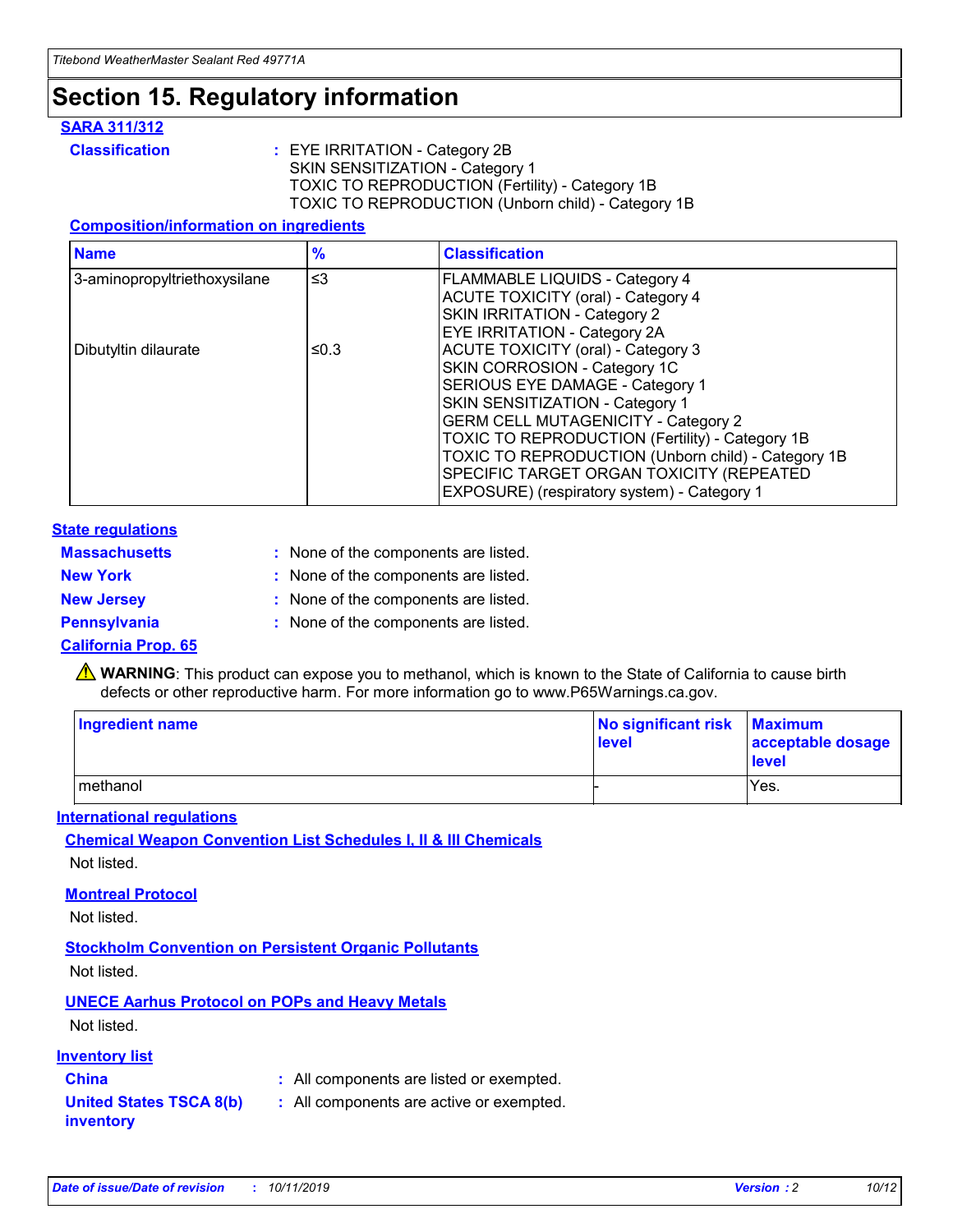## **Section 16. Other information**

**Hazardous Material Information System (U.S.A.)**



**Caution: HMIS® ratings are based on a 0-4 rating scale, with 0 representing minimal hazards or risks, and 4 representing significant hazards or risks. Although HMIS® ratings and the associated label are not required on SDSs or products leaving a facility under 29 CFR 1910.1200, the preparer may choose to provide them. HMIS® ratings are to be used with a fully implemented HMIS® program. HMIS® is a registered trademark and service mark of the American Coatings Association, Inc.**

**The customer is responsible for determining the PPE code for this material. For more information on HMIS® Personal Protective Equipment (PPE) codes, consult the HMIS® Implementation Manual.**

#### **National Fire Protection Association (U.S.A.)**



**Reprinted with permission from NFPA 704-2001, Identification of the Hazards of Materials for Emergency Response Copyright ©1997, National Fire Protection Association, Quincy, MA 02269. This reprinted material is not the complete and official position of the National Fire Protection Association, on the referenced subject which is represented only by the standard in its entirety.**

**Copyright ©2001, National Fire Protection Association, Quincy, MA 02269. This warning system is intended to be interpreted and applied only by properly trained individuals to identify fire, health and reactivity hazards of chemicals. The user is referred to certain limited number of chemicals with recommended classifications in NFPA 49 and NFPA 325, which would be used as a guideline only. Whether the chemicals are classified by NFPA or not, anyone using the 704 systems to classify chemicals does so at their own risk.**

#### **Procedure used to derive the classification**

| <b>Classification</b>                                                                                                                                                    |                                                                                                                                                                                                                                                                                                                                                                                                                                                                                                                                                               | <b>Justification</b>                                                     |
|--------------------------------------------------------------------------------------------------------------------------------------------------------------------------|---------------------------------------------------------------------------------------------------------------------------------------------------------------------------------------------------------------------------------------------------------------------------------------------------------------------------------------------------------------------------------------------------------------------------------------------------------------------------------------------------------------------------------------------------------------|--------------------------------------------------------------------------|
| EYE IRRITATION - Category 2B<br>SKIN SENSITIZATION - Category 1<br>TOXIC TO REPRODUCTION (Fertility) - Category 1B<br>TOXIC TO REPRODUCTION (Unborn child) - Category 1B |                                                                                                                                                                                                                                                                                                                                                                                                                                                                                                                                                               | Expert judgment<br>Expert judgment<br>Expert judgment<br>Expert judgment |
| <b>History</b>                                                                                                                                                           |                                                                                                                                                                                                                                                                                                                                                                                                                                                                                                                                                               |                                                                          |
| <b>Date of printing</b>                                                                                                                                                  | : 4/22/2022                                                                                                                                                                                                                                                                                                                                                                                                                                                                                                                                                   |                                                                          |
| Date of issue/Date of<br>revision                                                                                                                                        | : 10/11/2019                                                                                                                                                                                                                                                                                                                                                                                                                                                                                                                                                  |                                                                          |
| Date of previous issue                                                                                                                                                   | : 10/16/2020                                                                                                                                                                                                                                                                                                                                                                                                                                                                                                                                                  |                                                                          |
| <b>Version</b>                                                                                                                                                           | $\therefore$ 2                                                                                                                                                                                                                                                                                                                                                                                                                                                                                                                                                |                                                                          |
| <b>Key to abbreviations</b>                                                                                                                                              | $:$ ATE = Acute Toxicity Estimate<br><b>BCF</b> = Bioconcentration Factor<br>GHS = Globally Harmonized System of Classification and Labelling of Chemicals<br>IATA = International Air Transport Association<br>IBC = Intermediate Bulk Container<br><b>IMDG = International Maritime Dangerous Goods</b><br>LogPow = logarithm of the octanol/water partition coefficient<br>MARPOL = International Convention for the Prevention of Pollution From Ships, 1973<br>as modified by the Protocol of 1978. ("Marpol" = marine pollution)<br>UN = United Nations |                                                                          |